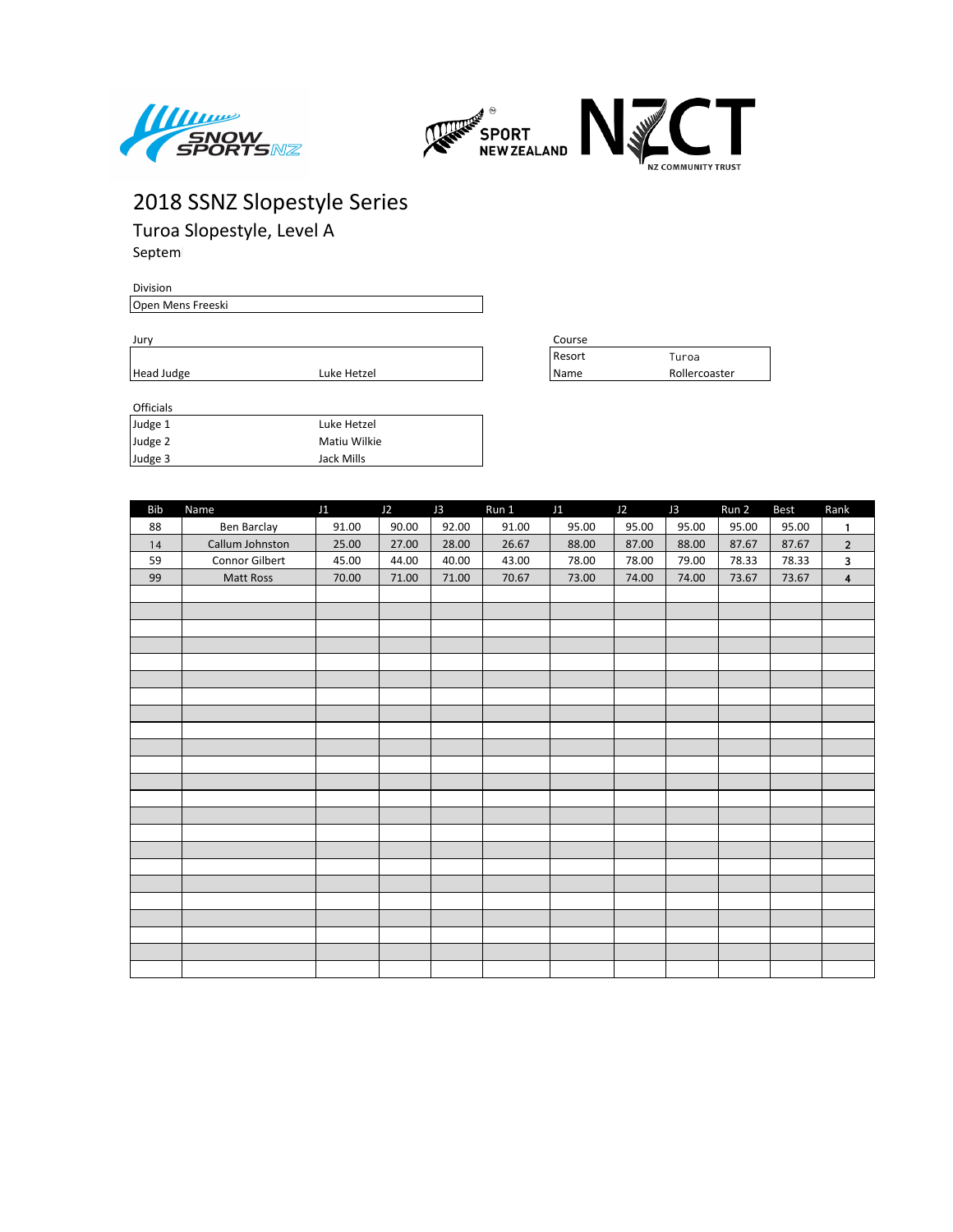



Turoa Slopestyle, Level A Septem

Division Open Ladies Freeski

Jury Course Resort Turoa Head Judge **Luke Hetzel** Name Rollercoaster

| ------- |              |
|---------|--------------|
| Judge 1 | Luke Hetzel  |
| Judge 2 | Matiu Wilkie |
| Judge 3 | Jack Mills   |

| Bib | Name                    | J1    | J2    | J3    | Run 1 | J1    | J2    | J3    | Run 2 | Best  | Rank         |
|-----|-------------------------|-------|-------|-------|-------|-------|-------|-------|-------|-------|--------------|
| 80  | Laura Molly Jane Wotton | 90.00 | 92.00 | 88.00 | 90.00 | 30.00 | 30.00 | 32.00 | 30.67 | 90.00 | $\mathbf{1}$ |
| 46  | Zara Gross              | 65.00 | 65.00 | 64.00 | 64.67 | 72.00 | 73.00 | 72.00 | 72.33 | 72.33 | $\mathbf 2$  |
| 22  | Grace Tombs             | 60.00 | 62.00 | 60.00 | 60.67 | 67.00 | 68.00 | 67.00 | 67.33 | 67.33 | $\mathbf{3}$ |
|     |                         |       |       |       |       |       |       |       |       |       |              |
|     |                         |       |       |       |       |       |       |       |       |       |              |
|     |                         |       |       |       |       |       |       |       |       |       |              |
|     |                         |       |       |       |       |       |       |       |       |       |              |
|     |                         |       |       |       |       |       |       |       |       |       |              |
|     |                         |       |       |       |       |       |       |       |       |       |              |
|     |                         |       |       |       |       |       |       |       |       |       |              |
|     |                         |       |       |       |       |       |       |       |       |       |              |
|     |                         |       |       |       |       |       |       |       |       |       |              |
|     |                         |       |       |       |       |       |       |       |       |       |              |
|     |                         |       |       |       |       |       |       |       |       |       |              |
|     |                         |       |       |       |       |       |       |       |       |       |              |
|     |                         |       |       |       |       |       |       |       |       |       |              |
|     |                         |       |       |       |       |       |       |       |       |       |              |
|     |                         |       |       |       |       |       |       |       |       |       |              |
|     |                         |       |       |       |       |       |       |       |       |       |              |
|     |                         |       |       |       |       |       |       |       |       |       |              |
|     |                         |       |       |       |       |       |       |       |       |       |              |
|     |                         |       |       |       |       |       |       |       |       |       |              |
|     |                         |       |       |       |       |       |       |       |       |       |              |
|     |                         |       |       |       |       |       |       |       |       |       |              |
|     |                         |       |       |       |       |       |       |       |       |       |              |
|     |                         |       |       |       |       |       |       |       |       |       |              |
|     |                         |       |       |       |       |       |       |       |       |       |              |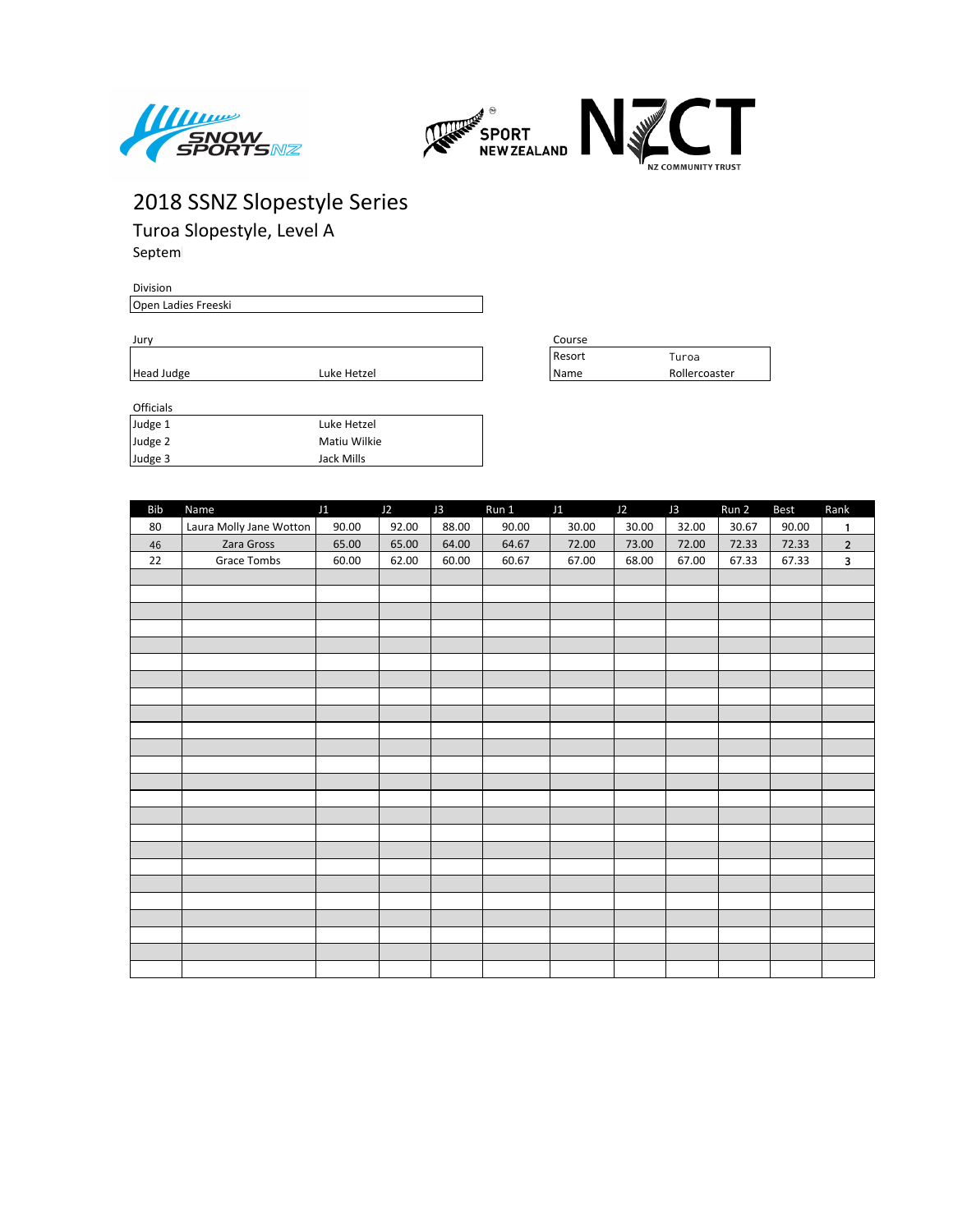



Turoa Slopestyle, Level A Septem

Division Open Mens Snowboard

| ۰.<br>× | ×<br>. . |  |
|---------|----------|--|
|         |          |  |

Jury Course Resort Turoa Head Judge **Luke Hetzel** Name **Rollercoaster** 

| <b>UILLUD</b> |              |
|---------------|--------------|
| Judge 1       | Luke Hetzel  |
| Judge 2       | Matiu Wilkie |
| Judge 3       | Jack Mills   |

| <b>Bib</b> | Name                  | J1    | J2    | J3    | Run 1 | J1    | J2    | J3    | Run 2 | Best  | Rank                    |
|------------|-----------------------|-------|-------|-------|-------|-------|-------|-------|-------|-------|-------------------------|
| 49         | Samuel Finnemore      | 84.00 | 82.00 | 80.00 | 82.00 | 52.00 | 50.00 | 51.00 | 51.00 | 82.00 | $\mathbf{1}$            |
| 94         | Tui Wikohika          | 72.00 | 76.00 | 74.00 | 74.00 | 24.00 | 25.00 | 26.00 | 25.00 | 74.00 | $\overline{\mathbf{c}}$ |
| 47         | Noah Wotton           | 62.00 | 59.00 | 62.00 | 61.00 | 54.00 | 52.00 | 56.00 | 54.00 | 61.00 | 3                       |
| 45         | Christopher Jones     | 42.00 | 45.00 | 40.00 | 42.33 | 60.00 | 58.00 | 60.00 | 59.33 | 59.33 | $\overline{\mathbf{4}}$ |
| 79         | Jordan Rudgley        | 54.00 | 52.00 | 55.00 | 53.67 | 45.00 | 47.00 | 50.00 | 47.33 | 53.67 | 5                       |
| 71         | <b>Oscar Williams</b> | 49.00 | 48.00 | 48.00 | 48.33 | 27.00 | 26.00 | 25.00 | 26.00 | 48.33 | 6                       |
| 96         | Kyran Hannah          | 21.00 | 20.00 | 22.00 | 21.00 | 33.00 | 29.00 | 31.00 | 31.00 | 31.00 | 7                       |
| 90         | Casey Sturrock        | 30.00 | 28.00 | 29.00 | 29.00 | 15.00 | 12.00 | 15.00 | 14.00 | 29.00 | 8                       |
|            |                       |       |       |       |       |       |       |       |       |       |                         |
|            |                       |       |       |       |       |       |       |       |       |       |                         |
|            |                       |       |       |       |       |       |       |       |       |       |                         |
|            |                       |       |       |       |       |       |       |       |       |       |                         |
|            |                       |       |       |       |       |       |       |       |       |       |                         |
|            |                       |       |       |       |       |       |       |       |       |       |                         |
|            |                       |       |       |       |       |       |       |       |       |       |                         |
|            |                       |       |       |       |       |       |       |       |       |       |                         |
|            |                       |       |       |       |       |       |       |       |       |       |                         |
|            |                       |       |       |       |       |       |       |       |       |       |                         |
|            |                       |       |       |       |       |       |       |       |       |       |                         |
|            |                       |       |       |       |       |       |       |       |       |       |                         |
|            |                       |       |       |       |       |       |       |       |       |       |                         |
|            |                       |       |       |       |       |       |       |       |       |       |                         |
|            |                       |       |       |       |       |       |       |       |       |       |                         |
|            |                       |       |       |       |       |       |       |       |       |       |                         |
|            |                       |       |       |       |       |       |       |       |       |       |                         |
|            |                       |       |       |       |       |       |       |       |       |       |                         |
|            |                       |       |       |       |       |       |       |       |       |       |                         |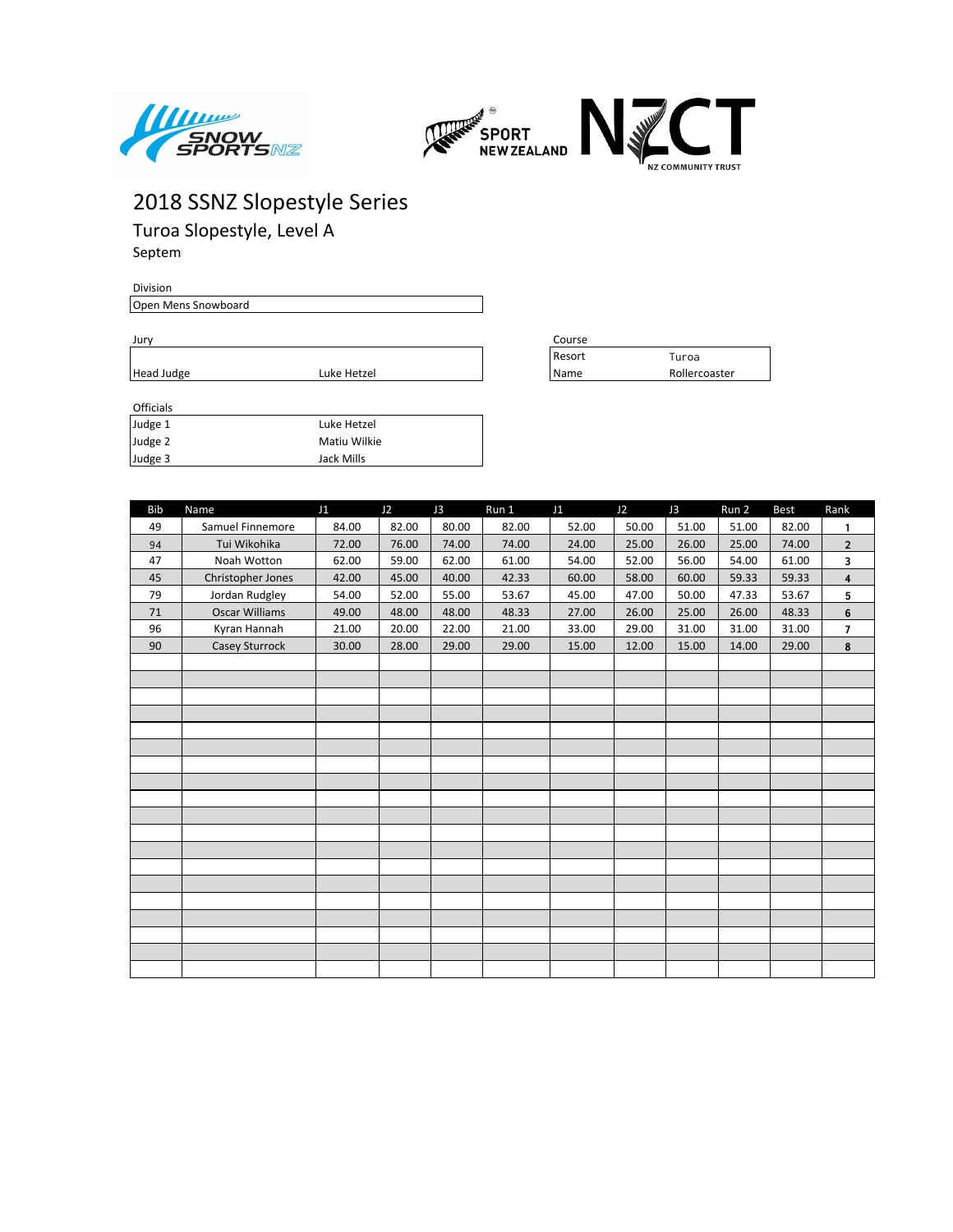



Turoa Slopestyle, Level A Septem

Division Open Ladies Snowboard

| I<br>۰. | ×<br>. . |  |
|---------|----------|--|
|         |          |  |

| Jury       |             |  | Course          |               |  |
|------------|-------------|--|-----------------|---------------|--|
|            |             |  | <b>I</b> Resort | Turoa         |  |
| Head Judge | Luke Hetzel |  | l Name          | Rollercoaster |  |
|            |             |  |                 |               |  |

| <b>UILLUD</b> |              |
|---------------|--------------|
| Judge 1       | Luke Hetzel  |
| Judge 2       | Matiu Wilkie |
| Judge 3       | Jack Mills   |

| Bib            | Name               | J1    | J2    | J3    | Run 1 | J1    | J2    | J3    | Run 2 | Best  | Rank           |
|----------------|--------------------|-------|-------|-------|-------|-------|-------|-------|-------|-------|----------------|
| 52             | Claudia Andersen   | 73.00 | 75.00 | 74.00 | 74.00 | 84.00 | 86.00 | 86.00 | 85.33 | 85.33 | $\mathbf{1}$   |
| $\overline{2}$ | <b>Ruby Rogers</b> | 68.00 | 70.00 | 70.00 | 69.33 | 32.00 | 33.00 | 35.00 | 33.33 | 69.33 | $\overline{2}$ |
| 16             | Juliette Perera    | 30.00 | 30.00 | 30.00 | 30.00 | 33.00 | 32.00 | 36.00 | 33.67 | 33.67 | $\mathbf{3}$   |
|                |                    |       |       |       |       |       |       |       |       |       |                |
|                |                    |       |       |       |       |       |       |       |       |       |                |
|                |                    |       |       |       |       |       |       |       |       |       |                |
|                |                    |       |       |       |       |       |       |       |       |       |                |
|                |                    |       |       |       |       |       |       |       |       |       |                |
|                |                    |       |       |       |       |       |       |       |       |       |                |
|                |                    |       |       |       |       |       |       |       |       |       |                |
|                |                    |       |       |       |       |       |       |       |       |       |                |
|                |                    |       |       |       |       |       |       |       |       |       |                |
|                |                    |       |       |       |       |       |       |       |       |       |                |
|                |                    |       |       |       |       |       |       |       |       |       |                |
|                |                    |       |       |       |       |       |       |       |       |       |                |
|                |                    |       |       |       |       |       |       |       |       |       |                |
|                |                    |       |       |       |       |       |       |       |       |       |                |
|                |                    |       |       |       |       |       |       |       |       |       |                |
|                |                    |       |       |       |       |       |       |       |       |       |                |
|                |                    |       |       |       |       |       |       |       |       |       |                |
|                |                    |       |       |       |       |       |       |       |       |       |                |
|                |                    |       |       |       |       |       |       |       |       |       |                |
|                |                    |       |       |       |       |       |       |       |       |       |                |
|                |                    |       |       |       |       |       |       |       |       |       |                |
|                |                    |       |       |       |       |       |       |       |       |       |                |
|                |                    |       |       |       |       |       |       |       |       |       |                |
|                |                    |       |       |       |       |       |       |       |       |       |                |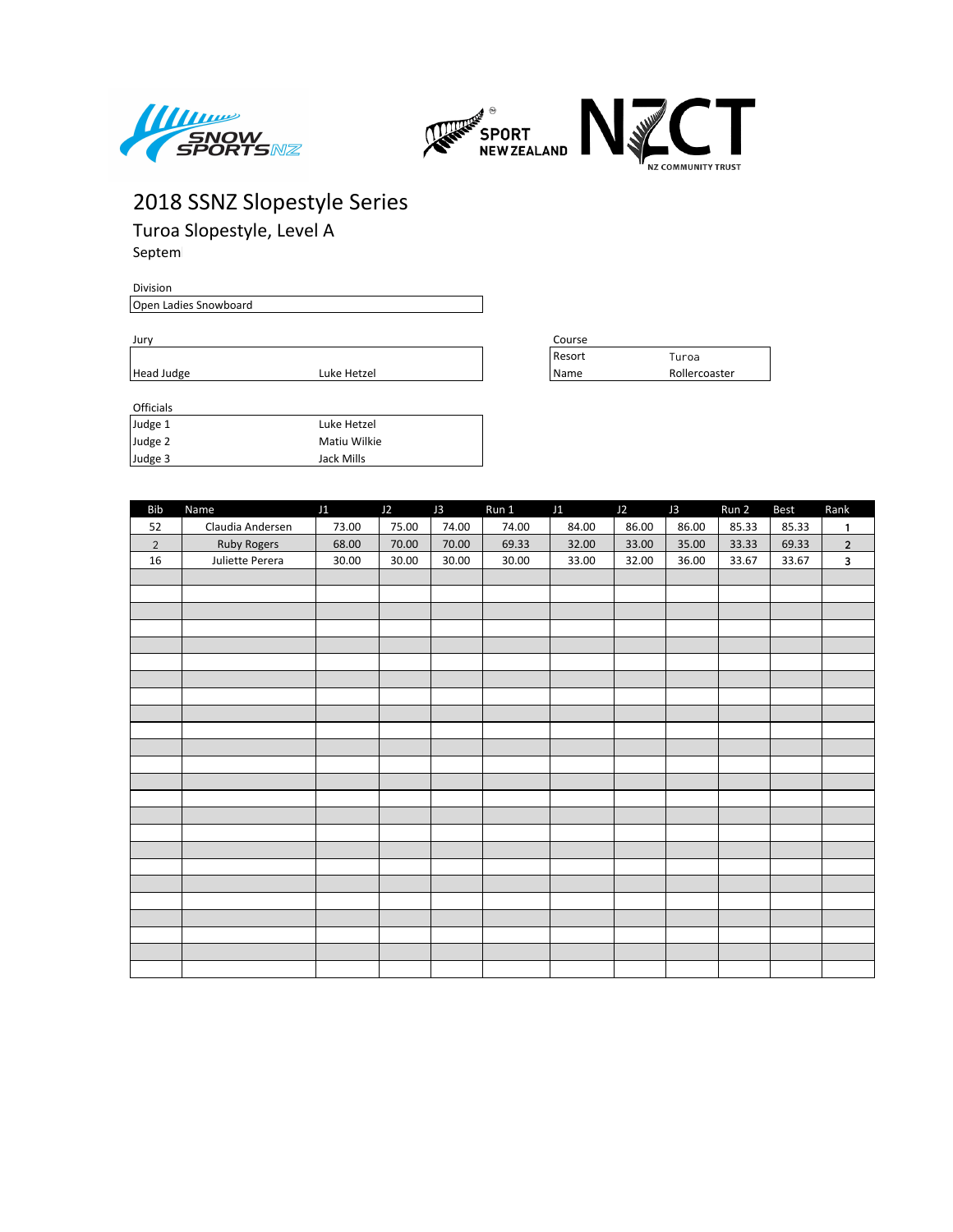



Turoa Slopestyle, Level A Septem

Division U14 Mens Freeski

| ۰.<br>I | ×<br>. . |  |
|---------|----------|--|
|         |          |  |

Jury Course Resort Turoa Head Judge **Luke Hetzel** Name Rollercoaster

| <b>UILLUAD</b> |              |
|----------------|--------------|
| Judge 1        | Luke Hetzel  |
| Judge 2        | Matiu Wilkie |
| Judge 3        | Jack Mills   |

| <b>Bib</b> | Name                | J1    | J2    | J3    | Run 1 | J1    | J2    | J3    | Run 2 | <b>Best</b> | Rank                    |
|------------|---------------------|-------|-------|-------|-------|-------|-------|-------|-------|-------------|-------------------------|
| 60         | Ferguson McArthur   | 78.00 | 80.00 | 80.00 | 79.33 | 88.00 | 89.00 | 89.00 | 88.67 | 88.67       | $\mathbf{1}$            |
| 70         | Fletcher McArthur   | 27.00 | 29.00 | 28.00 | 28.00 | 75.00 | 77.00 | 77.00 | 76.33 | 76.33       | $\overline{2}$          |
| 44         | Flynn O'Shannessey  | 65.00 | 67.00 | 66.00 | 66.00 | 68.00 | 70.00 | 70.00 | 69.33 | 69.33       | 3                       |
| 11         | Lennox Dulieu       | 63.00 | 65.00 | 62.00 | 63.33 | 63.00 | 62.00 | 66.00 | 63.67 | 63.67       | $\overline{\mathbf{4}}$ |
| 53         | Cooper O'Shannessey | 58.00 | 60.00 | 58.00 | 58.67 | 60.00 | 61.00 | 60.00 | 60.33 | 60.33       | 5                       |
|            |                     |       |       |       |       |       |       |       |       |             |                         |
|            |                     |       |       |       |       |       |       |       |       |             |                         |
|            |                     |       |       |       |       |       |       |       |       |             |                         |
|            |                     |       |       |       |       |       |       |       |       |             |                         |
|            |                     |       |       |       |       |       |       |       |       |             |                         |
|            |                     |       |       |       |       |       |       |       |       |             |                         |
|            |                     |       |       |       |       |       |       |       |       |             |                         |
|            |                     |       |       |       |       |       |       |       |       |             |                         |
|            |                     |       |       |       |       |       |       |       |       |             |                         |
|            |                     |       |       |       |       |       |       |       |       |             |                         |
|            |                     |       |       |       |       |       |       |       |       |             |                         |
|            |                     |       |       |       |       |       |       |       |       |             |                         |
|            |                     |       |       |       |       |       |       |       |       |             |                         |
|            |                     |       |       |       |       |       |       |       |       |             |                         |
|            |                     |       |       |       |       |       |       |       |       |             |                         |
|            |                     |       |       |       |       |       |       |       |       |             |                         |
|            |                     |       |       |       |       |       |       |       |       |             |                         |
|            |                     |       |       |       |       |       |       |       |       |             |                         |
|            |                     |       |       |       |       |       |       |       |       |             |                         |
|            |                     |       |       |       |       |       |       |       |       |             |                         |
|            |                     |       |       |       |       |       |       |       |       |             |                         |
|            |                     |       |       |       |       |       |       |       |       |             |                         |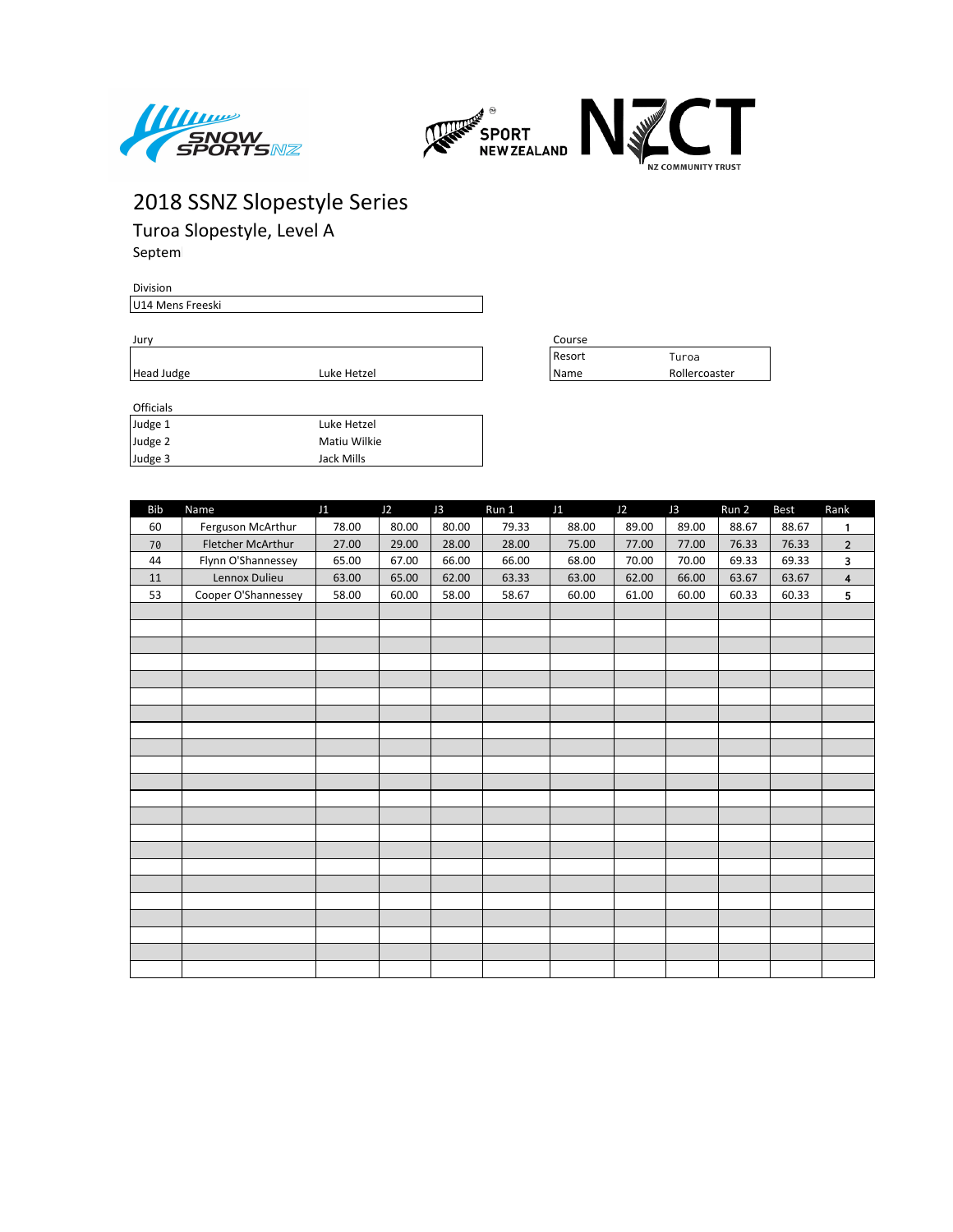



Turoa Slopestyle, Level A Septem

Division U14 Ladies Freeski

| Jury       |             | Course |               |  |  |
|------------|-------------|--------|---------------|--|--|
|            |             | Resort | Turoa         |  |  |
| Head Judge | Luke Hetzel | 'Name  | Rollercoaster |  |  |
|            |             |        |               |  |  |

| Judge 1 | Luke Hetzel  |
|---------|--------------|
| Judge 2 | Matiu Wilkie |
| Judge 3 | Jack Mills   |

| Bib | Name              | J1    | J2    | J3    | Run 1 | J1    | J2    | J3    | Run 2 | Best  | Rank         |
|-----|-------------------|-------|-------|-------|-------|-------|-------|-------|-------|-------|--------------|
| 100 | Michaela Bridgens | 80.00 | 82.00 | 80.00 | 80.67 | 84.00 | 85.00 | 85.00 | 84.67 | 84.67 | $\mathbf{1}$ |
|     |                   |       |       |       |       |       |       |       |       |       |              |
|     |                   |       |       |       |       |       |       |       |       |       |              |
|     |                   |       |       |       |       |       |       |       |       |       |              |
|     |                   |       |       |       |       |       |       |       |       |       |              |
|     |                   |       |       |       |       |       |       |       |       |       |              |
|     |                   |       |       |       |       |       |       |       |       |       |              |
|     |                   |       |       |       |       |       |       |       |       |       |              |
|     |                   |       |       |       |       |       |       |       |       |       |              |
|     |                   |       |       |       |       |       |       |       |       |       |              |
|     |                   |       |       |       |       |       |       |       |       |       |              |
|     |                   |       |       |       |       |       |       |       |       |       |              |
|     |                   |       |       |       |       |       |       |       |       |       |              |
|     |                   |       |       |       |       |       |       |       |       |       |              |
|     |                   |       |       |       |       |       |       |       |       |       |              |
|     |                   |       |       |       |       |       |       |       |       |       |              |
|     |                   |       |       |       |       |       |       |       |       |       |              |
|     |                   |       |       |       |       |       |       |       |       |       |              |
|     |                   |       |       |       |       |       |       |       |       |       |              |
|     |                   |       |       |       |       |       |       |       |       |       |              |
|     |                   |       |       |       |       |       |       |       |       |       |              |
|     |                   |       |       |       |       |       |       |       |       |       |              |
|     |                   |       |       |       |       |       |       |       |       |       |              |
|     |                   |       |       |       |       |       |       |       |       |       |              |
|     |                   |       |       |       |       |       |       |       |       |       |              |
|     |                   |       |       |       |       |       |       |       |       |       |              |
|     |                   |       |       |       |       |       |       |       |       |       |              |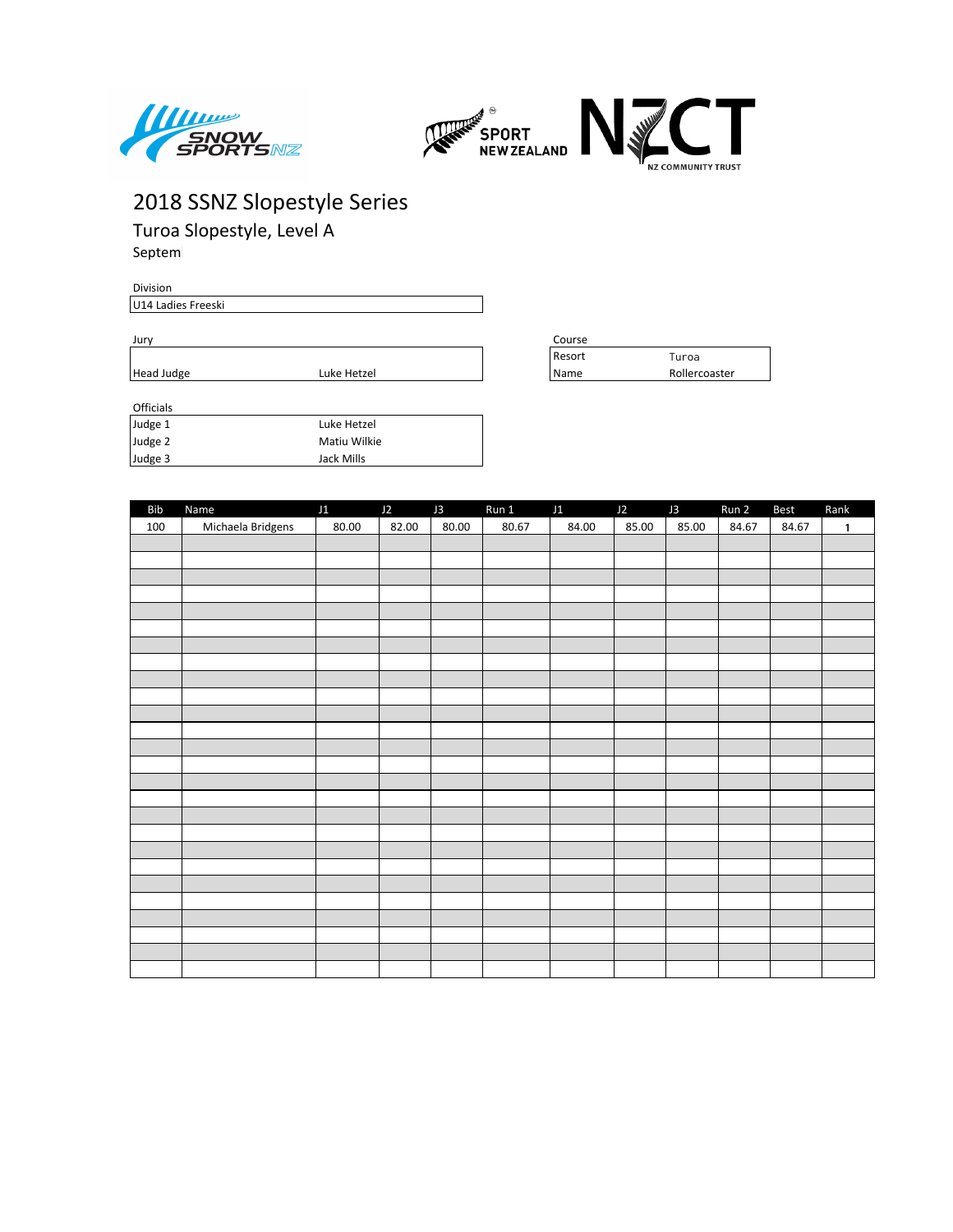



Turoa Slopestyle, Level A Septem

Division

U14 Mens Snowboard

Jury Course Resort Turoa Head Judge **Luke Hetzel** Name Rollercoaster

| <b>UILLUD</b> |              |
|---------------|--------------|
| Judge 1       | Luke Hetzel  |
| Judge 2       | Matiu Wilkie |
| Judge 3       | Jack Mills   |

| <b>Bib</b> | Name                   | J1    | J2    | J3    | Run 1 | J1    | J2    | J3    | Run 2 | Best  | Rank             |
|------------|------------------------|-------|-------|-------|-------|-------|-------|-------|-------|-------|------------------|
| 42         | <b>Toby Simpson</b>    | 84.00 | 82.00 | 81.00 | 82.33 | 87.00 | 85.00 | 85.00 | 85.67 | 85.67 | 1                |
| 77         | Joshua Li              | 78.00 | 75.00 | 77.00 | 76.67 | 83.00 | 80.00 | 81.00 | 81.33 | 81.33 | $\overline{2}$   |
| 6          | <b>Hunter Williams</b> | 20.00 | 20.00 | 21.00 | 20.33 | 66.00 | 63.00 | 65.00 | 64.67 | 64.67 | 3                |
| 57         | Tamana Harto           | 54.00 | 55.00 | 60.00 | 56.33 | 60.00 | 58.00 | 60.00 | 59.33 | 59.33 | 4                |
| 56         | Kade van der hulst     | 24.00 | 25.00 | 26.00 | 25.00 | 48.00 | 50.00 | 49.00 | 49.00 | 49.00 | 5                |
| 58         | Liam Rowe              | 30.00 | 33.00 | 31.00 | 31.33 | 38.00 | 36.00 | 37.00 | 37.00 | 37.00 | 6                |
| 35         | <b>Scott McDonald</b>  | 28.00 | 30.00 | 27.00 | 28.33 | 33.00 | 32.00 | 32.00 | 32.33 | 32.33 | $\overline{1}$   |
| 83         | Jordy van der Hulst    | 23.00 | 22.00 | 23.00 | 22.67 | 18.00 | 15.00 | 17.00 | 16.67 | 22.67 | $\boldsymbol{8}$ |
|            |                        |       |       |       |       |       |       |       |       |       |                  |
|            |                        |       |       |       |       |       |       |       |       |       |                  |
|            |                        |       |       |       |       |       |       |       |       |       |                  |
|            |                        |       |       |       |       |       |       |       |       |       |                  |
|            |                        |       |       |       |       |       |       |       |       |       |                  |
|            |                        |       |       |       |       |       |       |       |       |       |                  |
|            |                        |       |       |       |       |       |       |       |       |       |                  |
|            |                        |       |       |       |       |       |       |       |       |       |                  |
|            |                        |       |       |       |       |       |       |       |       |       |                  |
|            |                        |       |       |       |       |       |       |       |       |       |                  |
|            |                        |       |       |       |       |       |       |       |       |       |                  |
|            |                        |       |       |       |       |       |       |       |       |       |                  |
|            |                        |       |       |       |       |       |       |       |       |       |                  |
|            |                        |       |       |       |       |       |       |       |       |       |                  |
|            |                        |       |       |       |       |       |       |       |       |       |                  |
|            |                        |       |       |       |       |       |       |       |       |       |                  |
|            |                        |       |       |       |       |       |       |       |       |       |                  |
|            |                        |       |       |       |       |       |       |       |       |       |                  |
|            |                        |       |       |       |       |       |       |       |       |       |                  |